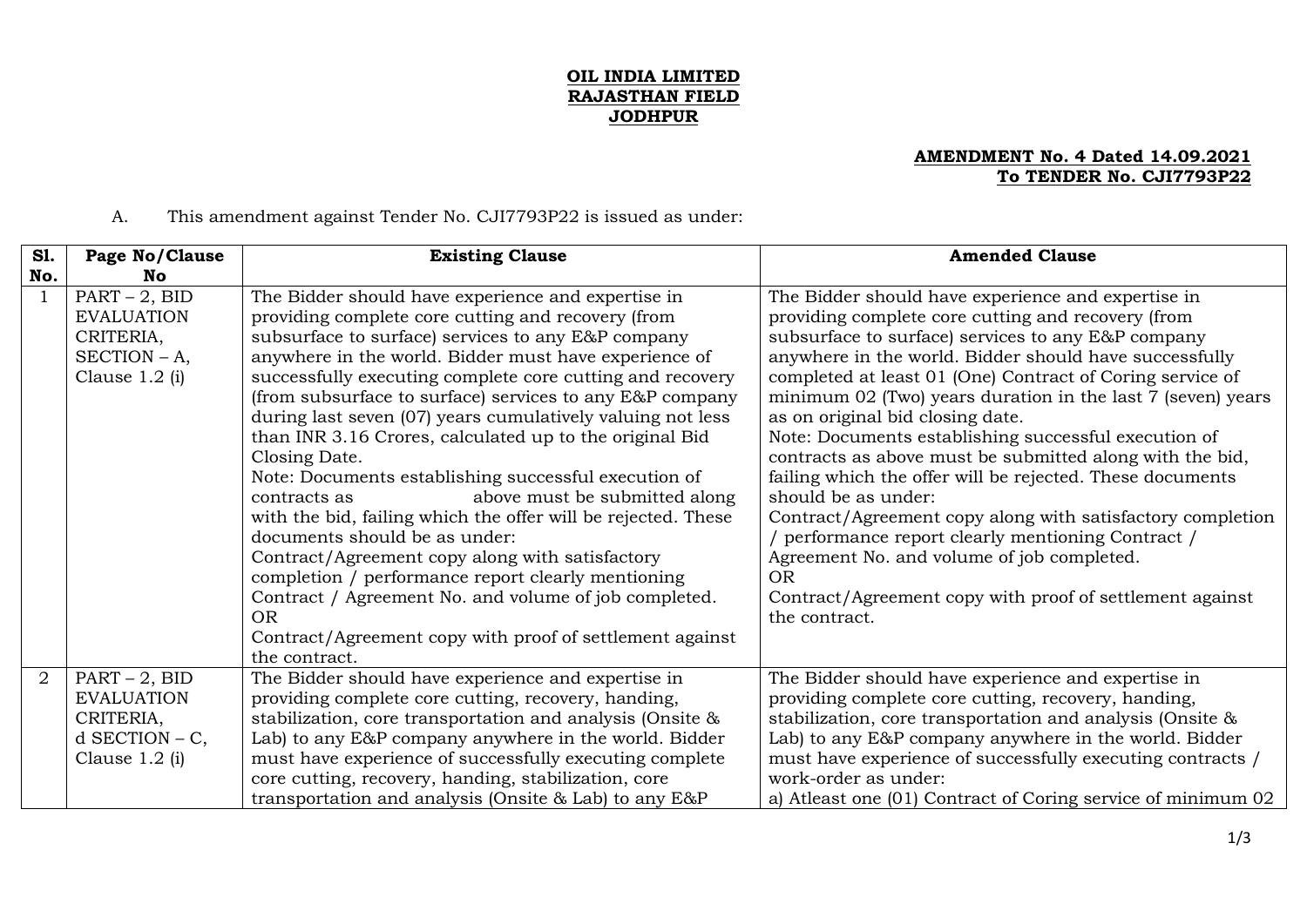|   |                                                                        | company during last seven (07) years cumulatively valuing<br>not less than INR 10 Crores, calculated up to the original<br>Bid Closing Date.<br>Note: Documents establishing successful execution of<br>contracts as above must be submitted along with the bid,<br>failing which the offer will be rejected. These documents<br>should be as under:<br>Contract/Agreement copy along with satisfactory<br>completion/ performance report clearly mentioning<br>Contract / Agreement No. and volume of job completed.<br>OR<br>Contract/Agreement copy with proof of settlement against<br>the contract. | (Two) years duration in the last 7 (seven) years as on original<br>bid closing date, and<br>b) Contract / Work-order for handing, stabilization, core<br>transportation and analysis (Onsite & Lab) to any E&P<br>company during last seven (07) years cumulatively valuing<br>not less than INR 6.83 Crores, calculated up to the original<br>Bid Closing Date.<br>Note: Documents establishing successful execution of<br>contracts as above must be submitted along with the bid,<br>failing which the offer will be rejected. These documents<br>should be as under:<br>Contract/Agreement copy along with satisfactory<br>completion/ performance report clearly mentioning Contract<br>/ Agreement No. and volume of job completed.<br>ΩR<br>Contract/Agreement copy with proof of settlement against                                                                                                                                                                                                                                                                                                               |
|---|------------------------------------------------------------------------|----------------------------------------------------------------------------------------------------------------------------------------------------------------------------------------------------------------------------------------------------------------------------------------------------------------------------------------------------------------------------------------------------------------------------------------------------------------------------------------------------------------------------------------------------------------------------------------------------------|---------------------------------------------------------------------------------------------------------------------------------------------------------------------------------------------------------------------------------------------------------------------------------------------------------------------------------------------------------------------------------------------------------------------------------------------------------------------------------------------------------------------------------------------------------------------------------------------------------------------------------------------------------------------------------------------------------------------------------------------------------------------------------------------------------------------------------------------------------------------------------------------------------------------------------------------------------------------------------------------------------------------------------------------------------------------------------------------------------------------------|
| 3 | <b>PART</b><br>3.<br>SECTION - II,<br>SCOPE OF WORK,<br>Clause no. 3.0 | New Clause                                                                                                                                                                                                                                                                                                                                                                                                                                                                                                                                                                                               | the contract.<br>LOSS OR DAMAGE OF SUB-SURFACE EQUIPMENT:<br>Notwithstanding any provision under this contract to the<br>contrary, Company shall assume liability except in the event<br>of Wilful Misconduct or Gross Negligence on the part of the<br>contractor for loss or damage to the contractor's equipment/<br>tool in hole below rotary table, subject to conditions<br>prescribed herein below. Company shall at its option either<br>reimburse the contractor for the value of lost equipment/<br>tool as declared in the import invoices at the time of<br>mobilization or subsequent replacement/ addition of the<br>same equipment/ tool or CIF value whichever is lower for<br>any such loss or damage, less depreciation $@3\%$ per month<br>from the date of start of the contract up to a maximum<br>depreciation equivalent to 50% of CIF value as indicated by<br>the contractor or at its option to replace similar equipment/<br>tools and any transportation expenses incurred in<br>connection herewith. All such cost shall be payable by<br>Company only after Contractor produces documentary |